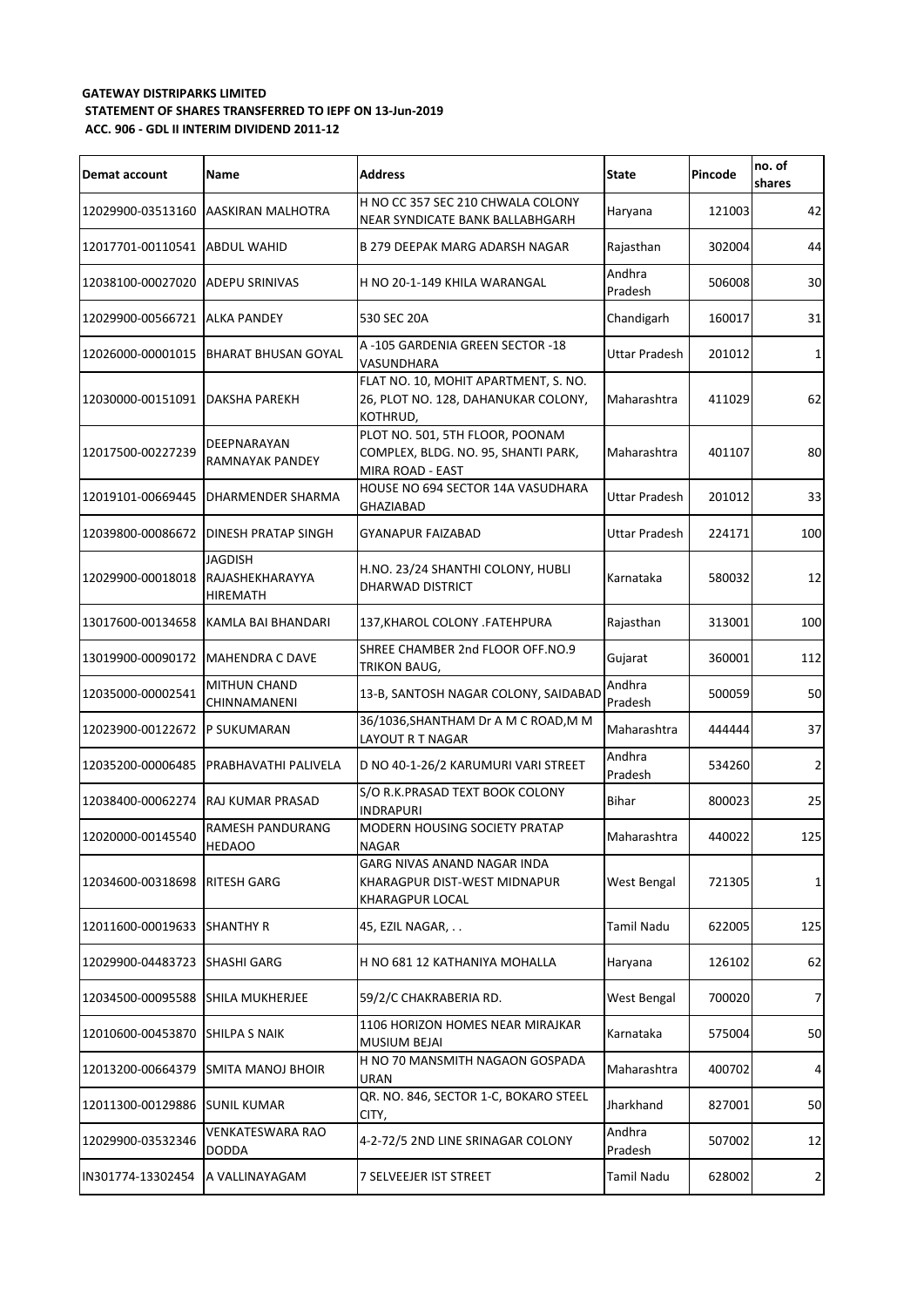| Demat account                    | <b>Name</b>                                    | <b>Address</b>                                                                                        | <b>State</b>         | Pincode | no. of<br>shares |
|----------------------------------|------------------------------------------------|-------------------------------------------------------------------------------------------------------|----------------------|---------|------------------|
| IN300118-10734143                | <b>ABDULLA</b>                                 | 1103 KISHAN GANJ TELIWARA                                                                             | Delhi                | 110006  | 112              |
| IN300214-12907936                | <b>AMBER PATEL</b>                             | 594 UPRAINGANJ                                                                                        | Madhya<br>Pradesh    | 482002  | $\overline{3}$   |
| IN301102-10031812                | ANIL KUMAR RANJAN                              | C/O NARENDRA SINGH VIRAJ NAGAR P.N.T.<br>COLONY, LALPUR                                               | Jharkhand            | 834001  | 10               |
| IN301774-12526889                | ARUNA KUMARI<br>BALABHADRUNI                   | D NO 58 24 34 44 JAYAPRAKASH NAGAR<br>BUTCHIRAJUPALEM                                                 | Andhra<br>Pradesh    | 530027  | 25               |
| IN300958-10108913                | <b>ASHISH SHARMA</b>                           | KESORAM RAYON STAFF QTR C-20                                                                          | West Bengal          | 712513  | 20               |
| IN300214-11679897                | <b>B RAJARAM</b>                               | 22 / 505 RAJA STREET                                                                                  | <b>Tamil Nadu</b>    | 641001  | 18               |
| IN300394-13066865                | <b>BHASKAR KUMAR</b>                           | G-01 SHRIMAN APARTMENT KAMTA PATH<br><b>EAST BORING CANAL ROAD</b>                                    | <b>Bihar</b>         | 800001  | 337              |
| IN300513-12058554                | <b>BHAVNA N KANERIYA</b>                       | FLAT NO 165 E SECTOR IX RELIANCE<br><b>GREENS MOTIKHAVDI JAMNAGAR</b>                                 | Gujarat              | 382449  | 125              |
| IN300118-10734127                | FARZANA BEGUM                                  | 7159 BERIWALA BAGH PUL BANGASH                                                                        | Delhi                | 110006  | 112              |
| IN301991-10058834                | <b>GANDHI NIKUNJ</b><br>NATWARLAL              | CHOKHANDI CHAR RASTA NR. MAHENDRA<br>JWELLER NR. B. PATEL CO.                                         | Gujarat              | 390001  | $\overline{2}$   |
| IN302324-10777265                | <b>GOPU RADHA LAKSHMI</b>                      | HOUSE NO 1-270/4 VISALAKSHI NAGAR<br>DAYAL NAGAR COLONY                                               | Andhra<br>Pradesh    | 530043  | 12               |
| IN300214-11776234                | <b>GORRELA JAGDESWAR</b><br><b>RAO</b>         | SOGL NARAYANA COBJOGARAO 45 45<br>10 AKKAYAPALEM                                                      | Andhra<br>Pradesh    | 530016  | 14               |
| IN302148-10574126                | <b>INDRA</b>                                   | NO 14 W/O MAHAVEER KUMAR RUKMAJI<br>LANE BALEPET CROSS                                                | Karnataka            | 560053  | 500              |
| IN301959-10039918                | <b>JASVIR SINGH</b>                            | <b>E-66 SOUTH ANARKALI</b>                                                                            | Delhi                | 110051  | $\mathbf{1}$     |
| IN300476-42548776 K DINESH KUMAR |                                                | OLD NO 23 B NEW NO 75 NELSON<br>MANICKAM ROAD CHOOLAIMEDU                                             | Tamil Nadu           | 600094  | 95               |
| IN300183-11641423                | <b>KESHAV SINGH KOTHARI</b>                    | A - 48 PARWANA APARTMENT MAYUR<br><b>VIHAR PHASE-1</b>                                                | Delhi                | 110091  | 18               |
| IN300394-11028542                | <b>KOKILABEN BHARATBHAI</b><br><b>SUKHADIA</b> | <b>D-59 NARAYAN PARK SOCIETY</b><br><b>MAKTAMPUR</b>                                                  | Gujarat              | 392012  | 8                |
| IN302269-10149377                | <b>KRISHNA KUMARI</b>                          | 6/507, SANT COLONY, BAHADURGARH,                                                                      | Haryana              | 124507  | $\overline{2}$   |
| IN300513-11973130                | <b>KUSUM MADHOGARIA</b>                        | P 55 CIT SCHEME VII M VIP ROAD NASTA<br><b>GALI KOLKATA</b>                                           | West Bengal          | 700054  | 12               |
| IN302679-34683714                | <b>MAYUR SHANTARAM</b><br><b>JADHAV</b>        | THERMAX LTD D 13 MIDC RD AGA RD<br>CHINCHWAD                                                          | Maharashtra          | 411019  | 50               |
| IN300513-11157307                | <b>NARENDRA</b><br>JAGJEEVANBHAI GAJJAR        | 6 GOKUL NAGAR NR SUPER HIGH SCHOOL<br>AMBICA NAGAR ODHAV AHMEDABAD                                    | Gujarat              | 382415  | 5                |
| IN300513-16317772                | <b>NIRMAL KUMAR SAHA</b>                       | S/O M K SAHA ROYPARA NADIA<br><b>KRISHNAGAR</b>                                                       | West Bengal          | 741101  | 3                |
| IN300214-11464607                | <b>NUSRAT JAHAN</b><br>NASIRUDDIN QURAISHI     | <b>B 504 ECO HOMES OSHIWARA GARDEN</b><br>ROAD JOGESHWARI W MUM 102 NEAR<br><b>AJIT GLASS FACTORY</b> | Maharashtra          | 400102  | 5                |
| IN300214-11483729                | POORNIMA MALHOTRA                              | F/404 BEJANWALA COMPLEX TADWADI<br><b>RANDER ROAD</b>                                                 | Gujarat              | 395009  | 6                |
| IN300214-11767932                | <b>RAJU SAMINATHAN</b>                         | NEW NO 39 SUBRAMANIA SAMY KOIL<br>STREET SAIDAPET                                                     | <b>Tamil Nadu</b>    | 600015  | $\overline{2}$   |
| IN300513-13200362                | RAM CHHABILA YADAW                             | S/O LATE CHADI VILLAGE HATWA PO<br><b>BHATNI DEORIA</b>                                               | <b>Uttar Pradesh</b> | 274701  | 12               |
| IN303028-53107908                | RAMESH CHANDER GUPTA                           | D 205 ASHIANA THE HERITAGE SECTOR 4<br><b>VAISHALI</b>                                                | <b>Uttar Pradesh</b> | 201010  | $\overline{2}$   |
| IN301774-13074933                | <b>S NAGESWAR RAO</b>                          | AR NO 13969046 K AMC RECORD OFFICE<br>AMC C AND S                                                     | <b>Uttar Pradesh</b> | 226002  | 50               |
| IN300644-10399572 S SANTHOSH     |                                                | SUNITHA NIVAS BALA KRISHNA NAGAR<br>MINI IBRAHIM ROAD R PET                                           | Karnataka            | 563122  | 1 <sup>1</sup>   |